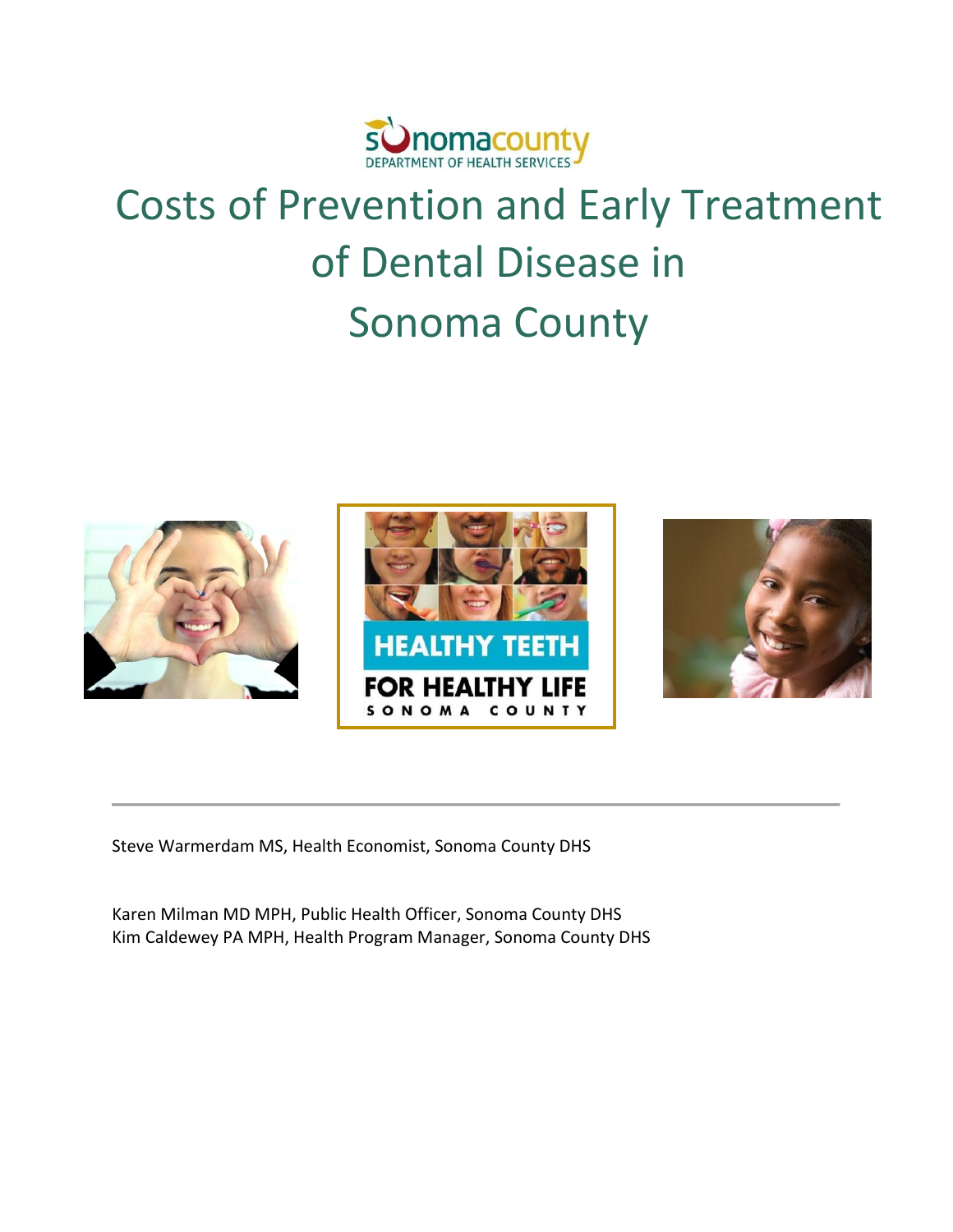#### <span id="page-1-0"></span>**REPORT SUMMARY**

**Dental disease continues to be a source of preventable suffering and expenditures for Sonoma County residents of all ages.** Each year, the direct cost of restoring new cavities in Sonoma County is \$127 million dollars. Including the indirect costs of time and school funding brings the total to \$141.6 million dollars.

Cavities and dental decay can in large part be avoided, and Sonoma County has an opportunity to reduce the cavities, root canals, extractions and infections that cause significant human and economic burdens, especially among low-wage families and within communities of color.

The Department of Health Services has identified five key strategies, or pillars, to improve oral health in Sonoma County. Each pillar has unique benefits and impacts on population health. The implementation of each pillar also requires monetary and resource costs.

**The purpose of this report is to estimate and summarize the various cost aspects of each pillar.** It is not intended to promote one pillar at the expense of another; in fact, when implemented collectively, the strategies listed below may even provide a synergistic protective effect. A description of the pillars, their clinical implementation, and population potentially affected by each is provided in the text of this report.

The key costs associated with each of the pillars are as follows:

#### **Access to Dental Health**

- $\circ$  Presently, \$17.7 million dollars per year in O&M<sup>1</sup> costs to operate 62 safety net dental chairs in clinics and provide 80.6 thousand appointments for Denti-Cal and other lowwage children and adults.
- o Providing annual appointments for the 105.6 thousand enrolled in Medi-Cal would require an additional \$5.5 million, for a total of \$23.2 million dollars annually.
- **Community Health Education**
	- $\circ$  \$500,000 per year currently spent by the County of Sonoma in community education strategies.
	- o Approximately 50 thousand children and adults reached annually through Sonoma County educational efforts.

### **Fluoride Varnishes**

- $\circ$  \$7.5 million dollars per year to provide every child ages three to eighteen with fluoride varnishes twice annually.
- o Approximately 94 thousand children, or 19% of the Sonoma County population, would be reached at a cost of \$80 per child per year.
- **Sealants**
	- $\circ$  \$2.4 million dollars per year to apply four sealants to each of 10.5 thousand children.

l

 $1$  Operations and Management costs, which include all annual costs incurred by a business (cash operations, maintenance, administration, etc.).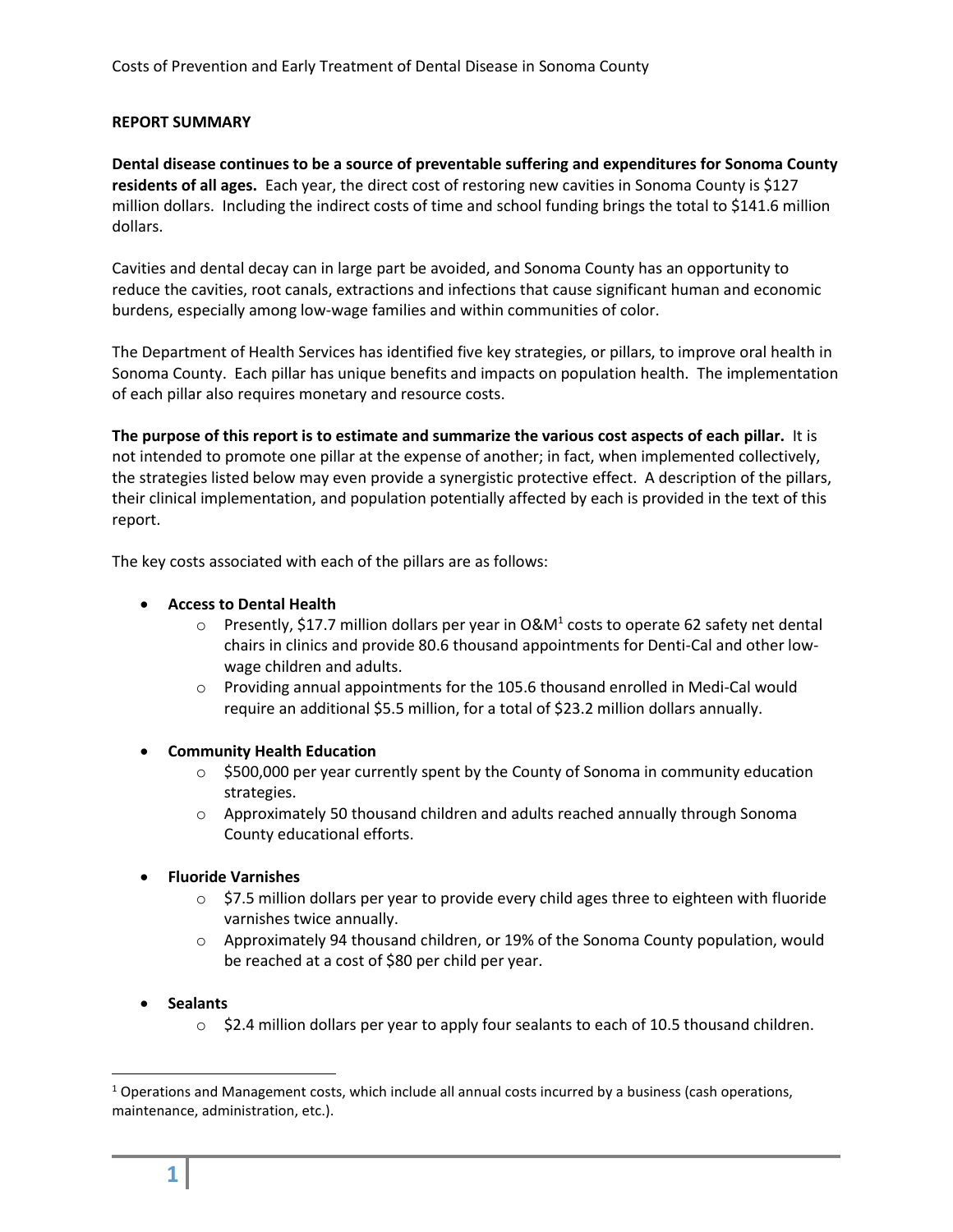- o Many more children would benefit from the sealants that remain in place from prior years.
- **Community Water Fluoridation (CWF)**
	- o \$731 thousand dollars per year in O&M and annual share of capital costs to provide 308 thousand Sonoma County residents and 61 thousand Marin County residents with CWF [1]. (\$581 thousand dollars annually in O&M costs alone).

#### Key Finding

**While all pillars have the potential to provide substantial benefits to Sonoma County residents, community water fluoridation would reach the greatest number of residents at the lowest per-person cost.**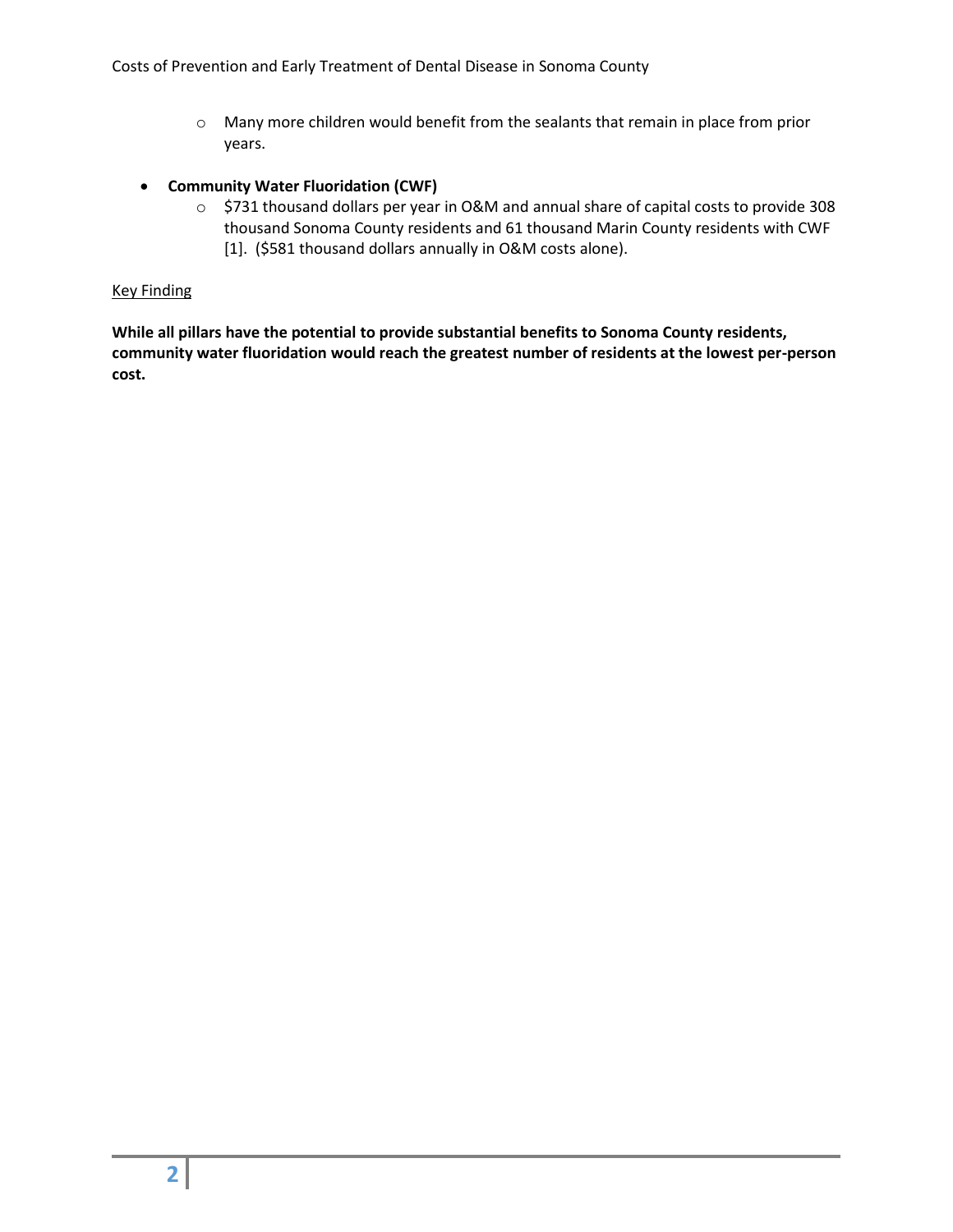# **Contents**

## **Acknowledgements**

The Sonoma County Department of Health Services would like to acknowledge the contributions of Howard Pollack DDS, MPH, UCSF School of Dentistry for his time and assistance in developing this report.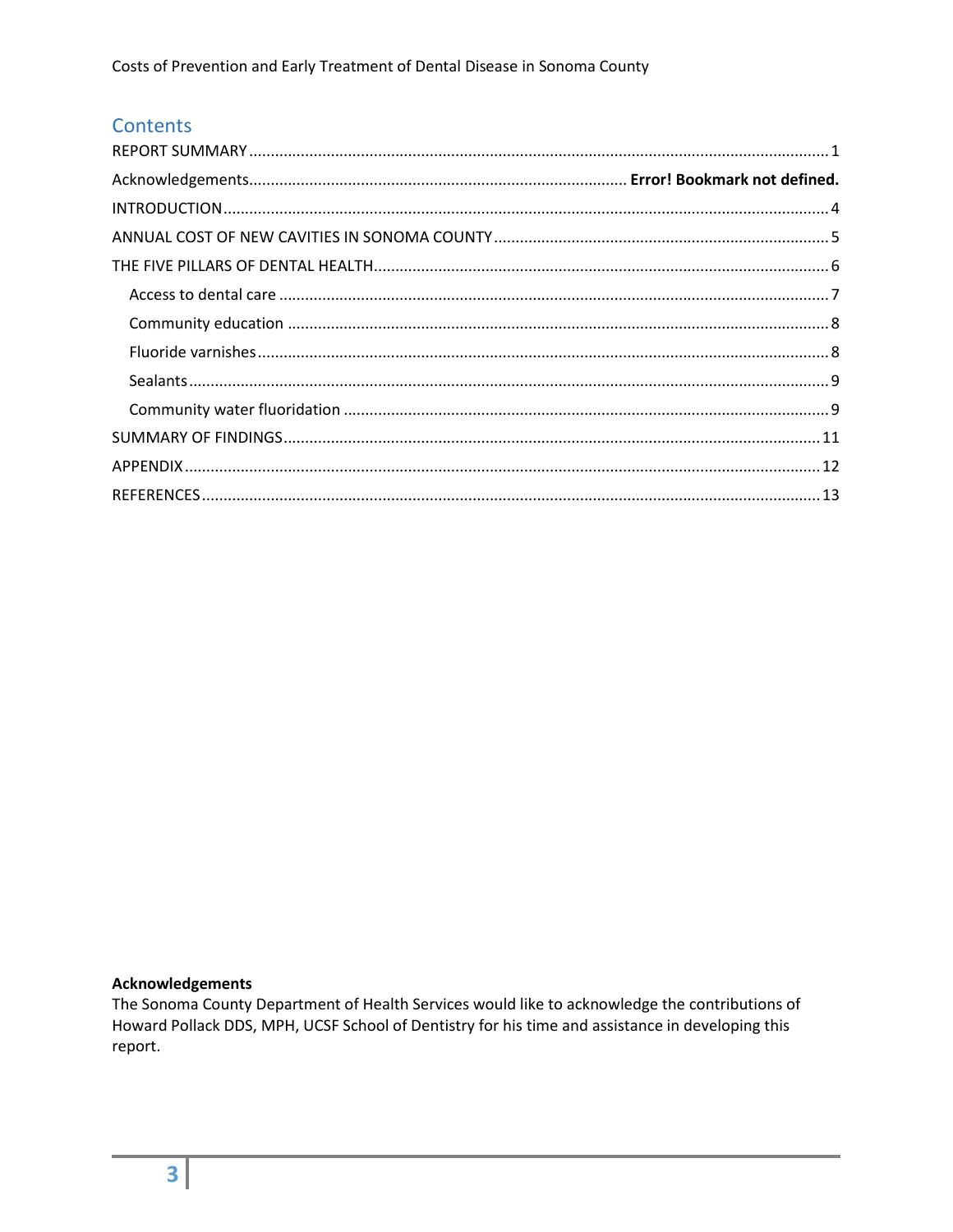## <span id="page-4-0"></span>**INTRODUCTION**

**Dental decay is the most common chronic disease of childhood – five times more common than asthma.** The 2014 Smile Survey found that more than half of Sonoma County kindergarten and third grade students have decay experience and 18% have untreated tooth decay, with 4% in need of urgent treatment [2]. Poor dental health affects adults as well – nationally, approximately 25% of adults over the age of 60 no longer have any natural teeth [3]. Adults and children living with poor dental health experience pain, have trouble concentrating, feel social stigma, and struggle to eat healthy foods. Left untreated, dental decay infects the teeth and gums, and can spread to the brain, heart and blood – occasionally resulting in death.

In 2014, the Sonoma County Department of Health Services commissioned A Portrait of Sonoma County, a report examining human development throughout Sonoma County along three dimensions: a long, healthy life, access to knowledge, and a decent standard of living. It also explored the many social and economic factors that determine individual and community health, and the uneven distribution of those factors throughout the County. Like many other health measures, dental disease is not equally spread across the community – those with limited resources often carry the greatest burdens. In Sonoma County, both the 2009 and the 2014 Smile Surveys demonstrated disparities between white and Latino children, and between wealthier and economically disadvantaged children [2].

Although dental disease is a major concern in the county, much of it can be prevented. The Sonoma County Department of Health Services has identified five key strategies, or pillars, to improve dental health for all residents. These pillars enable the county to improve the lives of many children and adults. Each pillar provides a unique benefit in the county's overall oral health strategy, and each pillar also requires unique economic resources.

The purpose of this report is to:

- 1) provide a high-level summary of the costs associated with dental disease in Sonoma County; and
- 2) estimate the costs associated with each of the five dental health pillars under specific scenarios.

In combination with peer-reviewed research on the benefits of Sonoma County's prevention strategies, this report describes the relative merits of each in terms of both public reach and annual costs.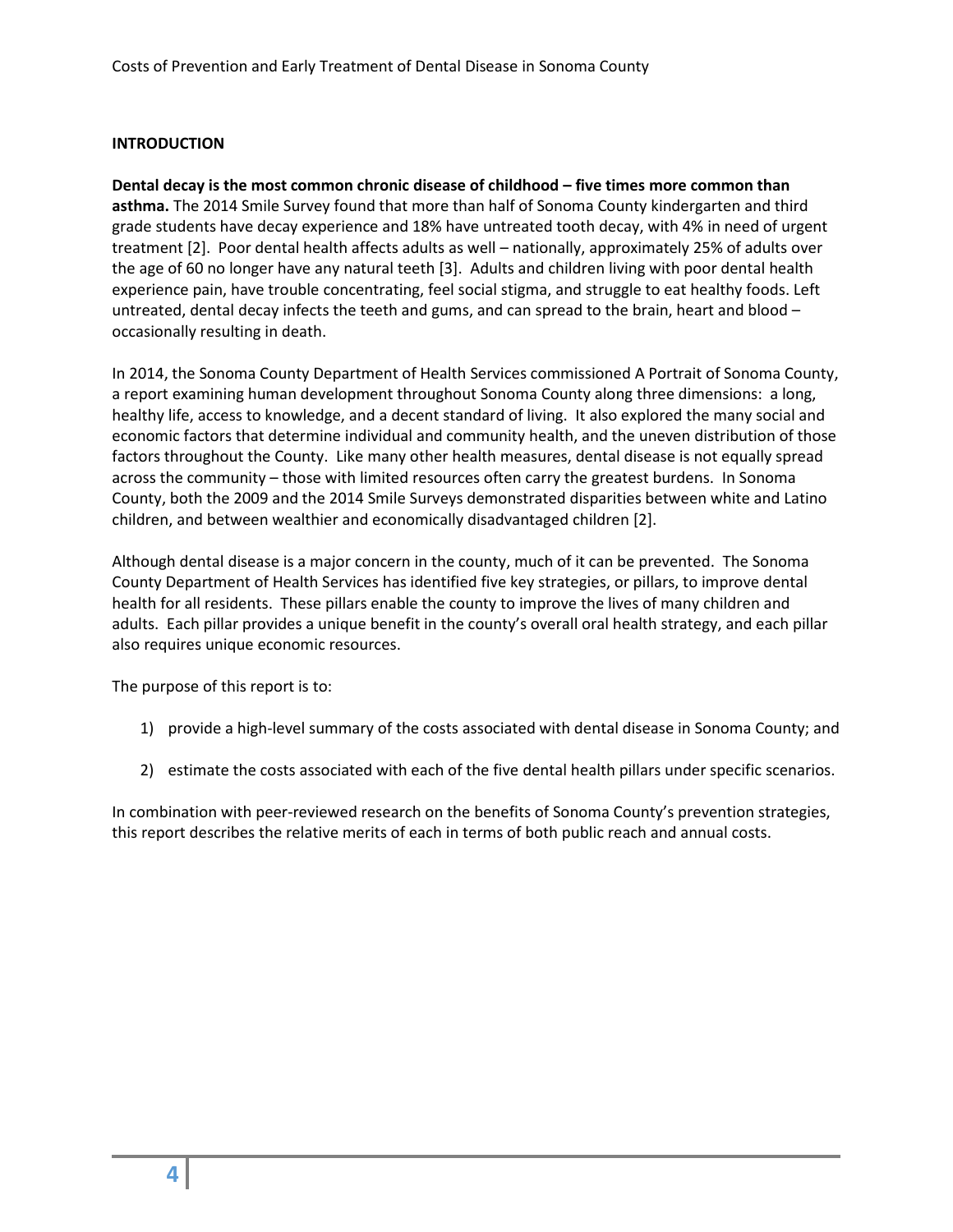## <span id="page-5-0"></span>**ANNUAL COST OF NEW CAVITIES IN SONOMA COUNTY**

Prior to delving into the costs of each pillar, this section provides an estimate of the overall annual economic cost of new cavities in Sonoma County. This cost value provides a good point of reference with respect to the costs of prevention strategies discussed later in the report. Using national data and the established methodologies of Griffin [4] and O'Connell [5], along with Sonoma County's age distribution, the number of new cavity surfaces among the entire Sonoma County population is estimated to be 450,000 annually. This is based on data for individuals age 5 and above, and uses annual cavity incidence as found in non-fluoridated communities.

The economic cost of cavities may be measured in multiple ways. This particular estimate considers the following three types of economic costs:

- **1.** Direct costs associated with cavity repair by a licensed dentist
- **2.** Indirect (opportunity) costs of personal time spent at the dentist's office
- **3.** Indirect costs of school funding dollars withheld due to absenteeism

**1.** The ADA fee schedule for 2013 is used as a proxy for dental procedure cost throughout this report [6]. The average cost of a one-surface restoration is \$283 (Appendix). When all one-surface cavities that develop over a one-year period are restored appropriately – and not delayed to a future point when the surface destruction may develop into more severe disease – the total restoration cost for new cavity surfaces equals approximately \$127 million dollars.

**2.** Dental treatment requires time spent at a dentist's office. While the value of time is clear for the case of employees taking time off from work, all individuals' time has value – this loss is considered an opportunity cost. When an average one-surface restoration takes 1.6 hours, and the average value of an individual's time is \$20/hour, lost wages and time account for an economic loss of \$14.2 million dollars to restore the new cavities occurring annually in Sonoma County[5].

**3.** Schools receive funding based on Average Daily Attendance (ADA) at the rate of \$34 per child per day. Using California state data that estimated the number of school days missed due to dental problems, Sonoma County's proportionate annual loss in school funding is approximately \$384,000 [7].

The annual cost associated with repair of new cavities in Sonoma County is \$127 million dollars. When including the indirect costs of personal time and school funding, **the annual economic cost rises to \$141.6 million dollars**.

This is an underestimate. It does not capture the entire lifetime cost of cavities developed in a given year. Most new cavity restorations will require maintenance costs in future years. The average filling is expected to last twelve years before requiring a replacement [8]. Therefore, a ten-year-old child might incur a direct cost of \$283 *this year*, but will likely require additional payments of \$283 (or more) for each replacement the individual needs throughout her 20s, 30s, and so on.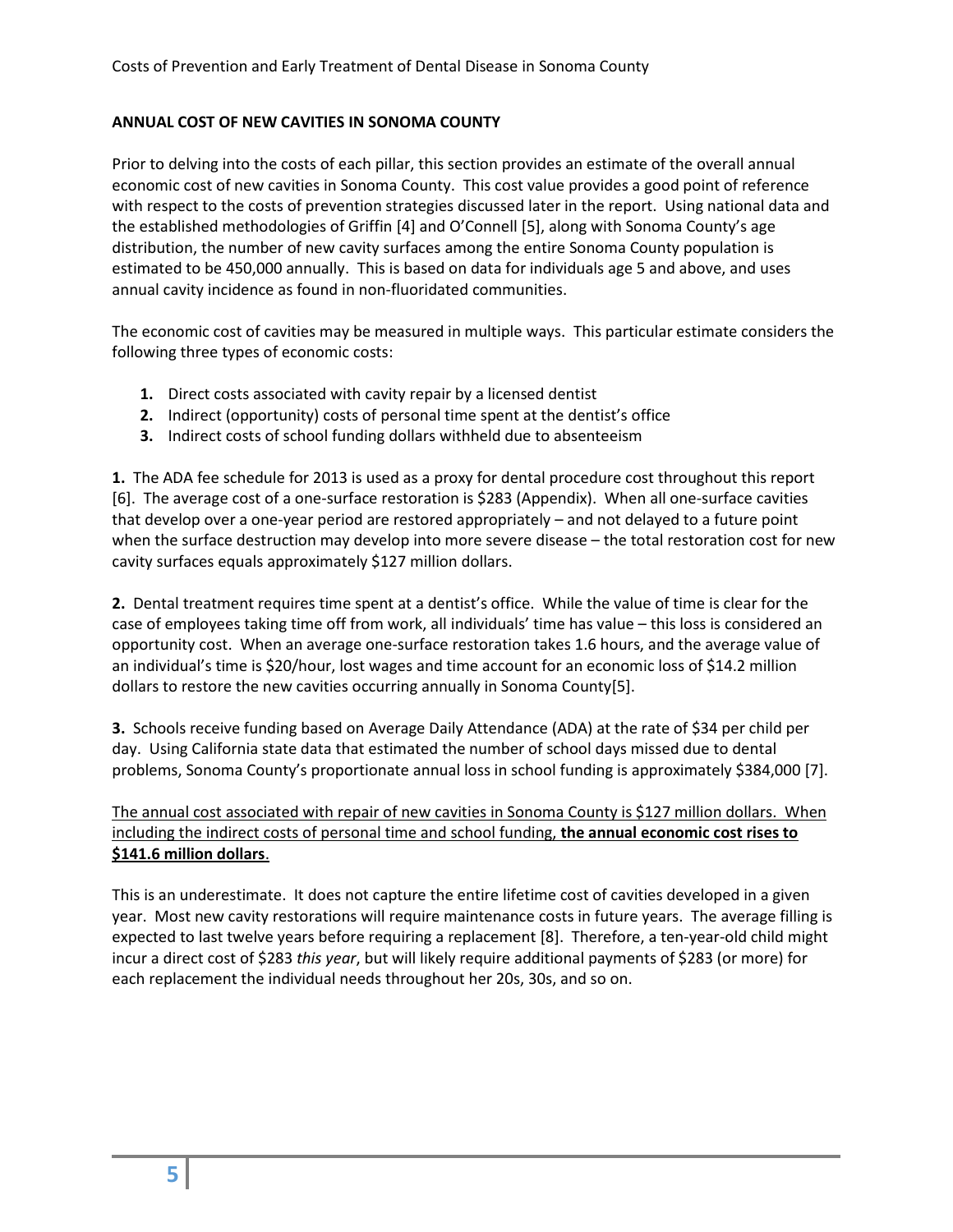

**Delayed care is costly**. Good dental care begins with periodic, comprehensive oral exams. The average cost of regular preventive care which help to reduce the likelihood of developing dental decay is \$53 for a periodic oral exam and \$80 for a comprehensive dental exam [6]. An individual delaying treatment until a problem becomes too painful to endure any longer might seek emergency and surgical treatment. For example, at the PDI Surgery Center, providing anesthesia assisted dental surgeries for children 7 and under and for the disabled, scheduled outpatient procedures cost an average of \$1,400 [9]. Emergency department visits requiring hospitalizations are even more costly; California Healthcare Foundation found an estimated median reimbursement of \$5,044 based on Medi-Cal Dental Service Branch data [10]. Furthermore, hospitalizations provide temporary pain relief, not the restoration treatment that will still need to be performed by a dentist.

### <span id="page-6-0"></span>**THE FIVE PILLARS OF DENTAL HEALTH**

The Department of Health Services has identified five key strategies, or pillars, to improve oral health in Sonoma County. While the overarching goal of promoting five pillars of health is to improve dental health for all county residents, each pillar has unique benefits and impacts on population health. The implementation of each pillar also requires monetary and resource costs.



This section examines each pillar independently and considers potential annual costs under the described scenarios. Each pillar is also evaluated in terms of reach within the population.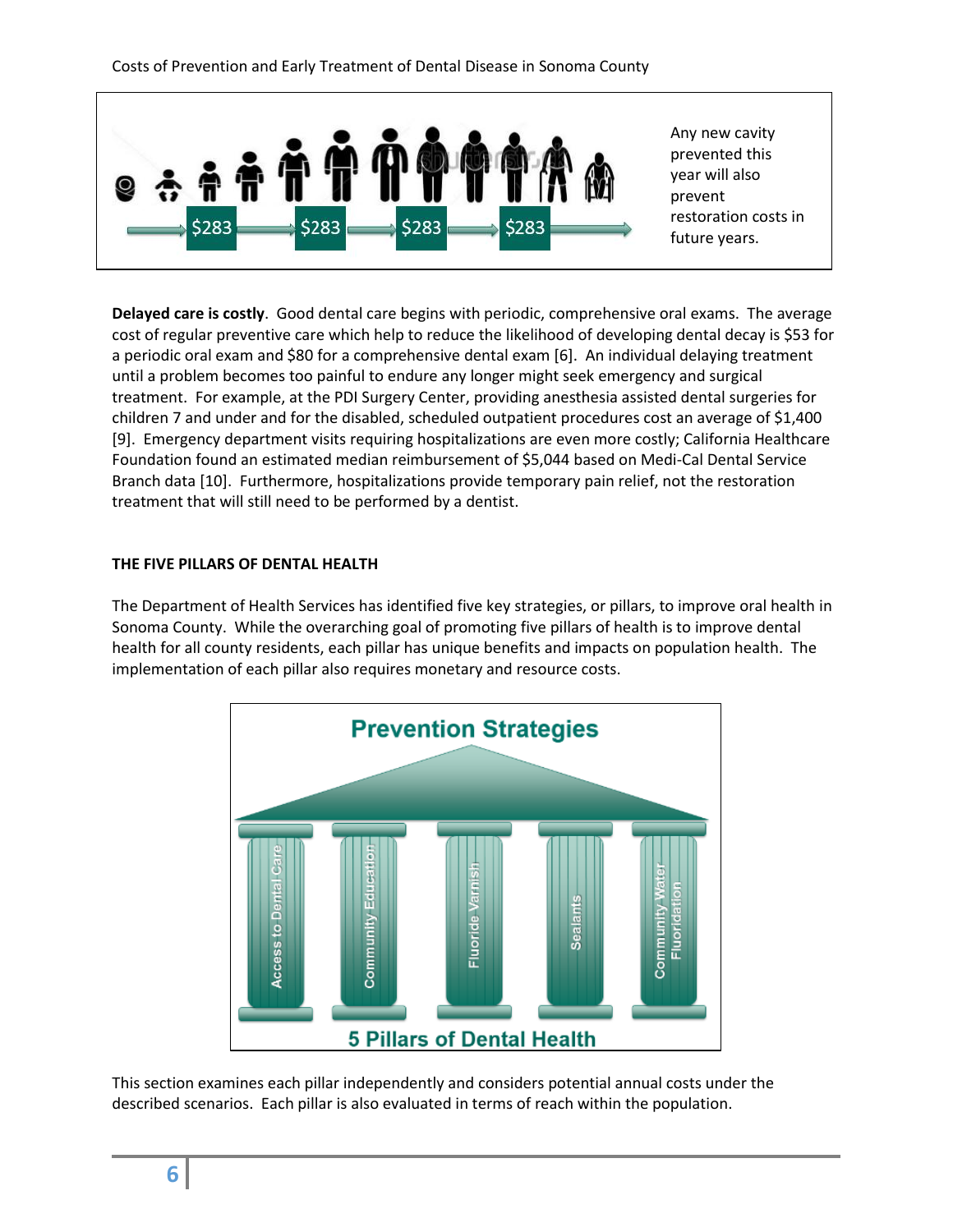The five pillars, along with brief statements of their purposes, are:

|    | <b>Pillar</b>                                 | <b>Rationale</b>                                                                                                                                                                                                                                                                                   |
|----|-----------------------------------------------|----------------------------------------------------------------------------------------------------------------------------------------------------------------------------------------------------------------------------------------------------------------------------------------------------|
| 1. | <b>ACCESS TO DENTAL CARE</b>                  | Regular visits to a dental health professional are foundational to<br>dental disease prevention, early diagnosis, and treatment, but is<br>often lacking for low-wage families and others ineligible for Denti-<br>Cal.                                                                            |
| 2. | <b>COMMUNITY HEALTH</b><br><b>EDUCATION</b>   | Educational programs providing accurate information about dental<br>hygiene, healthy dietary practices, and the importance of dental<br>health to overall health reinforce positive habits and promote<br>behavioral changes.                                                                      |
| 3. | <b>FLUORIDE VARNISH</b>                       | Fluoride varnishes applied to all teeth several times yearly prevent<br>disease, especially for those with medium- to high-risk of decay<br>$[11].$                                                                                                                                                |
| 4. | <b>SFALANTS</b>                               | Sealants applied to the chewing surfaces of permanent molars<br>provide long-term protection for tooth surfaces most vulnerable to<br>tooth decay [12].                                                                                                                                            |
| 5. | <b>COMMUNITY WATER</b><br><b>FLUORIDATION</b> | Community water fluoridation provides protection in two ways:<br>systematically by making teeth stronger before they have even<br>erupted when babies drink fluoridated water, and topically by<br>protecting the tooth surface from decay when fluoridated water is<br>in contact with the teeth. |

# <span id="page-7-0"></span>Access to dental care

Many Sonoma County residents do not have access to affordable preventative dental care. Even when enrolled in the state's Denti-Cal insurance coverage program, care is not always readily available. Only nine dental offices or clinics accept new Denti-Cal patients in Sonoma County [13]. A lack of dentists is partly due to Denti-Cal reimbursement rates, which are near the bottom for the nation and much lower than what private dentists normally charge.

Access to dental care affects many groups. While nearly 20,000 Sonoma County children are enrolled in Denti-Cal, the ratio of providers to beneficiaries is one dentist to 2,155 children [14]. No private pediatric dentist accepts Denti-Cal. In 2013, the utilization rate for child beneficiaries was only 17.9% [14].

The need is great for adult Medi-Cal enrollees as well. From 2009 to 2015, the dental health benefit was discontinued in California, resulting in a backlog of patients who delayed dental preventive and restorative treatment and now face deteriorating dental health. Although the program has been restored, present adult benefits do not include most root canals, implants nor partial dentures.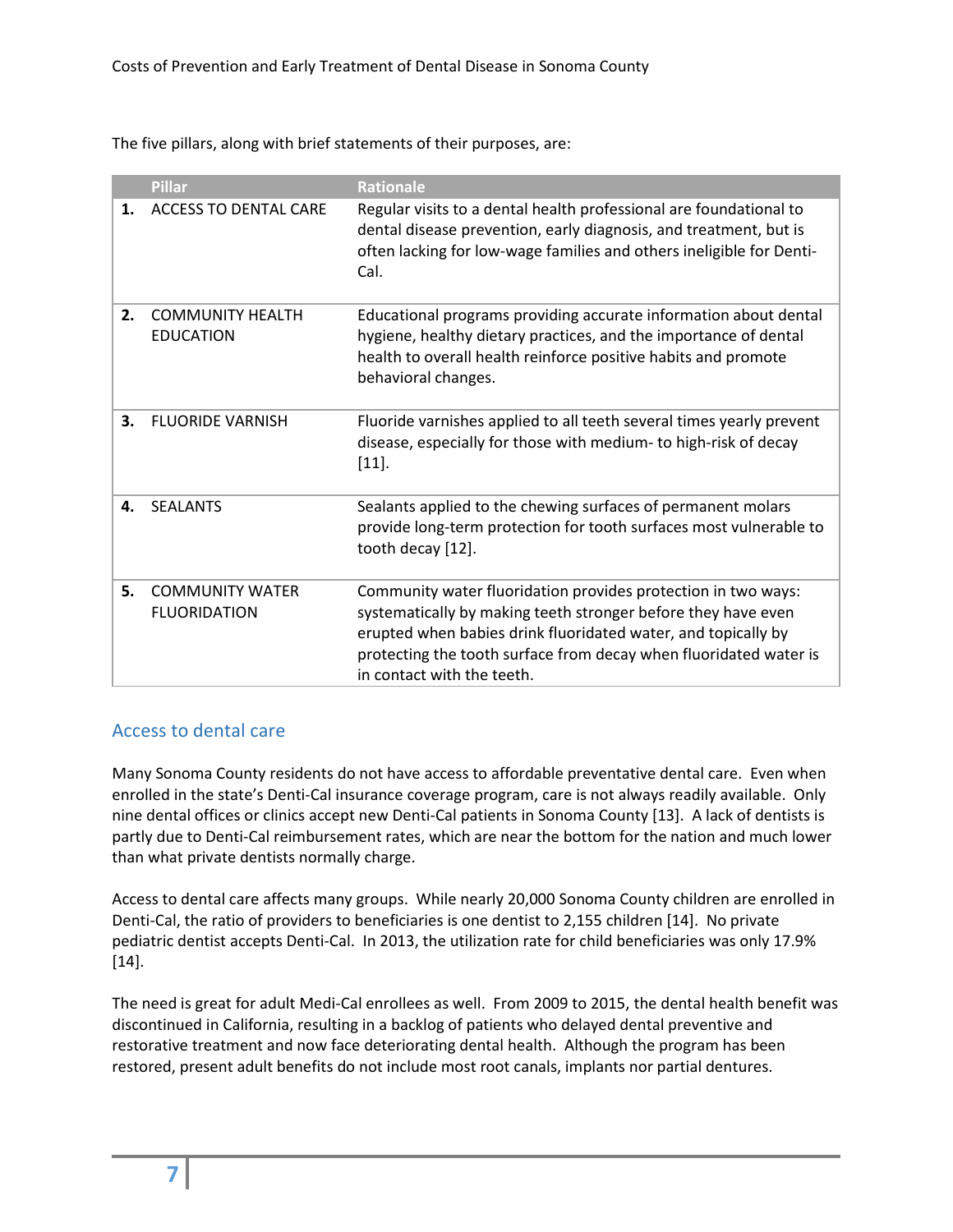Other Sonoma County residents may not be eligible for Denti-Cal but are unable to afford private dental insurance either. This includes undocumented immigrants and those earning just above the poverty line.

Despite substantial investments in dental care within Sonoma County – including new dental clinics, mobile clinics and the delivery of school-based preventive and treatment services, needs surpass resources. Currently, 62 chairs are available for dental services in the federally qualified "safety net" health centers [15]. Each chair is estimated to have an annual capacity between 1,300 and 1,750 services depending on procedure type [16, 17]. The annual estimated O&M cost associated with each chair is \$285,000 [18], so currently, the annual O&M total is \$17.7 million dollars. If individuals are allotted one annual visit each for preventative dental care, and each chair serves 1,300 people, 80.6 thousand children and adults would be reached in a year.

Sonoma County has a Medi-Cal enrollment of 105,602 [19]. If current reach is 80.6 thousand, there is an unmet need of 25 thousand people. **Providing annual visits to an additional 25 thousand individuals would require nearly 20 more chairs at \$5.5 million in O&M costs annually. Therefore, providing access to 105,600 individuals in total would cost \$23.2 million dollars annually**.

## <span id="page-8-0"></span>Community education

By effectively educating and encouraging individuals to care for their own and their children's oral health, lasting habits and behaviors may be formed that reduce the likelihood of cavity transmission and formation. However, education must continually evolve and adapt to reinforce beneficial behaviors and to reach new audiences. While a single most effective method or an ideal quantity of education efforts required to inform the community is unknown, educational efforts provide a greater bang for the buck when combined with other prevention strategies in a synergistic manner.

**Many educational efforts are currently underway in Sonoma County. The Department of Health Services has invested approximately \$1 million dollars toward dental health programming over the past two years, or roughly \$500,000 per year [20].** This funding has supported a variety of efforts, including the newly established Dental Health Program, the Healthy Teeth for Healthy Life campaign, Women, Infant and Children (WIC) dental days, school-based sealant programs with strong classroom education components, and presentations, community events, printing, and website and Facebook administration. Other educational efforts, such as Mighty Mouth, Mommy and Me, Early Head Start, Head Start, and PDI Surgery Center parent meetings are carried out with the support and resources of our community based partners.

## <span id="page-8-1"></span>Fluoride varnishes

A fluoride varnish is a concentrated topical fluoride solution applied directly to teeth by health care professionals. Remaining in contact with tooth surfaces for several hours, the varnish helps prevent decay and can repair tooth surfaces. Fluoride varnishes applied every six months are as effective as fluoride gels [11, 21]. Therefore, cavity incidence is reduced by 20% with the application of regular fluoride varnishes [22]. For children at higher risk for dental decay, the cavity incidence reduction can be much higher.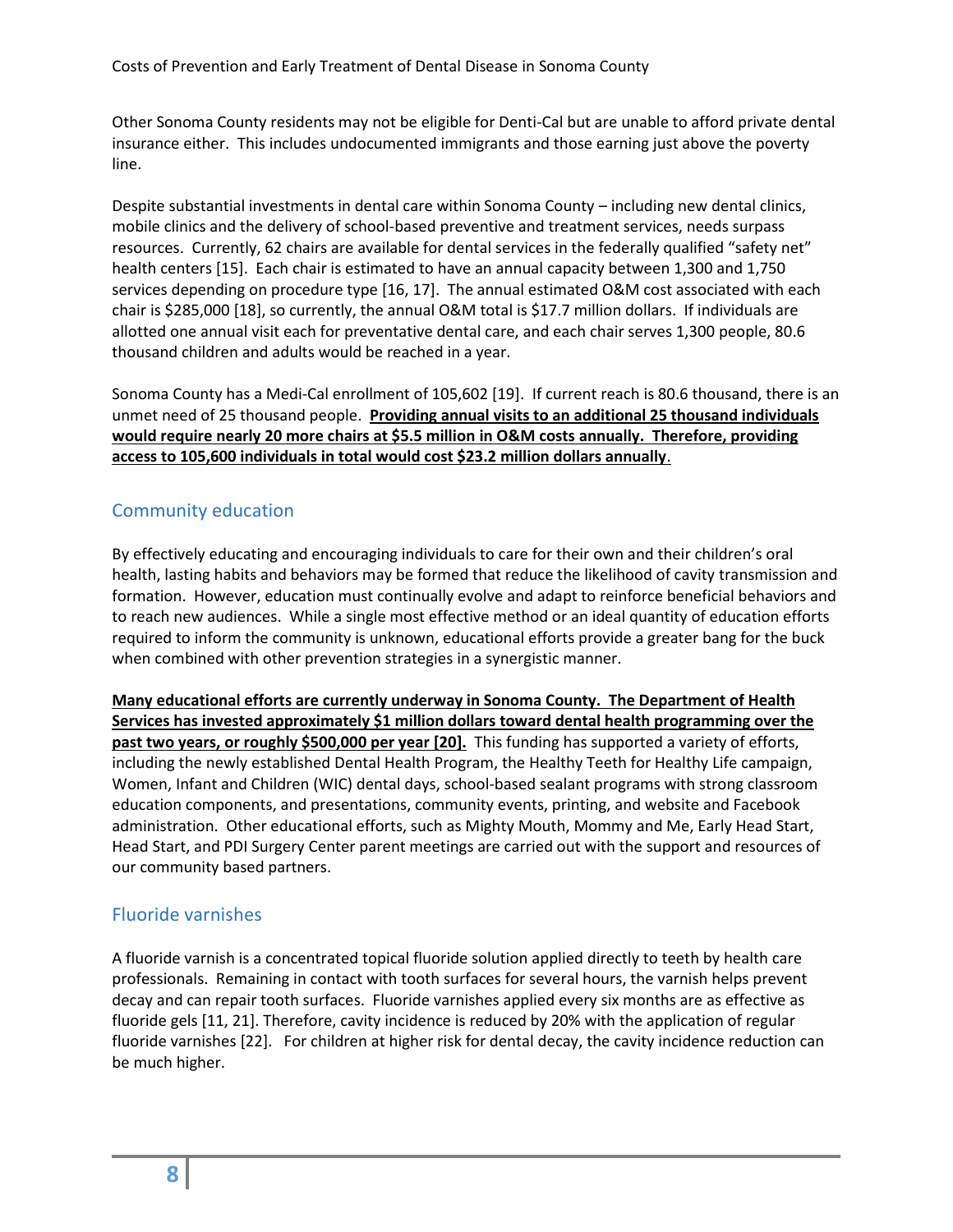The average cost of a fluoride varnish procedure is \$40 [6]. **If twice-annual varnishes were made available to all Sonoma County children ages 3 to 18, approximately 94.3 thousand children would receive fluoride varnishes every six months; this represents 19% of the total Sonoma County population. At \$40 per varnish application, the total cost of this scenario would be \$7.5 million dollars per year.**

## <span id="page-9-0"></span>**Sealants**

Dental sealants are thin plastic coatings applied to the chewing surfaces of molars by health care professionals to keep germs and food particles out of crevices. This procedure is relatively simple, and sealants can remain in the mouth for up to 10 years [11]. As long as sealants remain on teeth, they are 100% effective in preventing cavities on the biting surfaces of molars. Effectiveness is therefore gauged by length of time a sealant remains on a tooth rather than as a percent reduction in cavity incidence. Retention rates for resin-based sealants range from 86% after one year to 78.6% after two years and 58.6% after four years [23]. However, these rates vary in large measure based on the quality of the dental sealant procedure.

Many Sonoma County children currently lack sealants on their molars. For example, the 2014 Smile Survey found that less than half (43.8%) of  $3<sup>rd</sup>$  grade children had sealants [2]. If sealants were made available to all Sonoma County children, this effective preventive measure would need to be applied twice during a child's lifetime – once when the first four molars erupt and again when the second four molars arrive. While this matches closely to the 3<sup>rd</sup> and 6<sup>th</sup> grades, respectively, children already having dental decay on molar biting surfaces cannot receive sealants and would not benefit. Therefore, it is imperative to provide sealants as soon as possible after molars erupt.

**The average cost per sealant application is \$56.19 [6]. Since there are approximately 5,250 children in each of two grades that would receive sealants in a given year, and each child receives four sealants, the annual cost of a comprehensive sealant program in Sonoma County would be \$2.4 million dollars.** While the reach is 10.5 thousand children in any given year, children who still have sealants from previous years' applications would also benefit.

# <span id="page-9-1"></span>Community water fluoridation

Community water fluoridation (CWF) is a nationally recognized method of reducing the incidence of cavities and tooth decay among children and adults alike. The US Task Force on Community Preventative Services examined 21 studies and concluded in its 2000 report that fluoridated water reduces tooth decay by a median rate of 29% among children ages 4 to 17 [24]. A review of past studies on adults found those that lived their entire lives in fluoridated areas had between 27% and 35% fewer decayed, missing and filled teeth than those living their entire lives in non-fluoridated areas, all else equal [25]. In an updated literature review, the Community Preventive Services Task Force reiterated its firm recommendation of CWF to prevent and control cavities [26].

An international engineering firm, MWH Americas, Inc. (MWH), was contracted by DHS to provide a preliminary facility design evaluating the technical and economic feasibility of CWF in Sonoma County [1]. Using water quality, flow and facility data provided by the Sonoma County Water Agency, MWH designed a scenario providing "optimum safety, system performance and minimized capital and operation and maintenance (O&M) costs to the Water Agency." Capital costs were developed using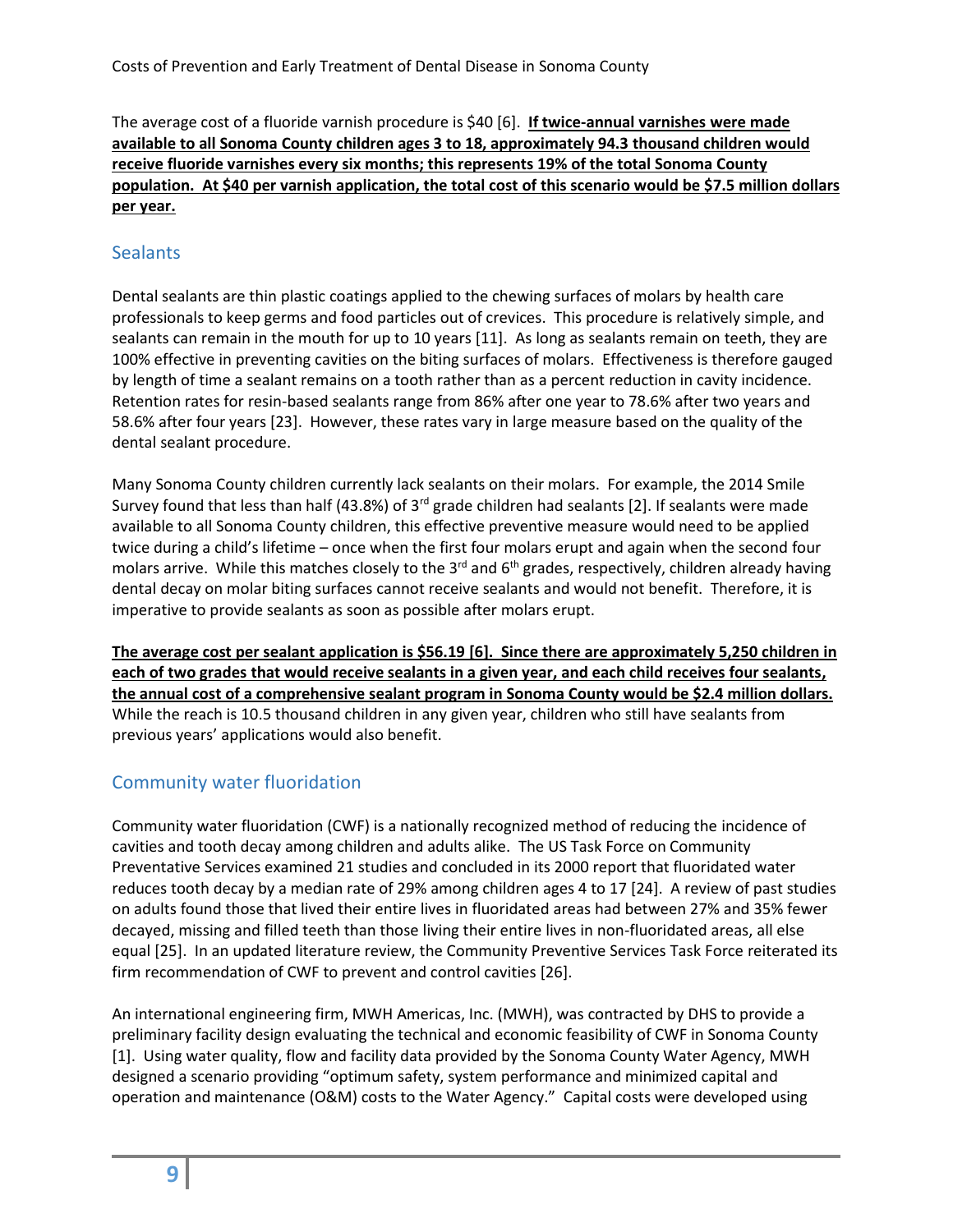design criteria, facility layouts, costs of similar projects, and the judgment of MWH staff. Annual O&M costs were determined in much the same way and separated into labor, energy, chemical and replacement costs. An Association for the Advancement of Cost Engineering International Class 3 Cost Estimate standard was followed throughout the process.

The MWH report recommended two phases of CWF facility construction – construction of Wohler and River Road facilities (Phase 1) and construction of well site facilities (Phase 2) [1]. While data for each phase is listed, this simplified example combines the costs of both phases and assumes both phases are completed concurrently.

Table 1 summarizes the costs of the project as determined by MWH. To approximate an annual cost figure that takes into account both annual O&M and a portion of the (one-time) capital cost incurred to construct the facilities, capital costs are amortized by the project's expected 30-year design life cycle; each year's share of capital cost is 1/30<sup>th</sup> of the total.

The annual costs (from O&M and share of capital) of Phase 1 and 2 combined are estimated at \$731,000 per year. O&M costs alone are \$581,000 annually.

|                         | A                   | В             |                                  |                     |
|-------------------------|---------------------|---------------|----------------------------------|---------------------|
|                         |                     | Total (one-   |                                  |                     |
|                         | <b>Total Annual</b> | time) Capital | <b>Ammortized one-</b>           | <b>Total Annual</b> |
| <b>Description</b>      | <b>O&amp;M Cost</b> | Cost          | year capital cost <sup>(2)</sup> | $Cost (A + C)$      |
| Total Phase 1           | \$459,000           | \$3,840,000   | \$128,000                        | \$587,000           |
| Total Phase 2           | \$122,000           | \$660,000     | \$22,000                         | \$144,000           |
| Grand Total Phase 1 & 2 | \$581,000           | \$4,500,000   | \$150,000                        | \$731,000           |

## **Table 1: Conceptual Project Cost Estimate Summary -- Phases 1 and 2(1)**

(1)Capital Cost is AACE Class 3 Estimate, cost basis May 2013. Includes markups and project administration and management. O&M costs assume labor rate of \$80/hr and power cost of \$0.12/kW-hr.

(2)Assuming a 30-year design life cycle, or total capital cost divided by 30.

**Source:** MWH Fluoridation Preliminary Engineering Design Report, November 2014, page ES-7.

An ideal CWF system for Sonoma County would provide optimally fluoridated drinking water to all residents. However, due to the complex system of wholesale and retail water systems in the county, the CWF project described in the MWH report would provide near-optimal CWF to 308,300 thousand Sonoma County residents. The remaining receive water from small water districts and private wells, or in the case of Healdsburg, already receive CWF [27]. The SCWA also provides water to the North Marin Water District – specifically the Novato Service Area – so an additional 61,000 Marin County residents would also benefit from this CWF project [28].

## **An annual per-person cost of CWF is calculated as the total annual cost (O&M plus share of capital) divided by Sonoma County recipients. This annual per-person cost is \$2.37.**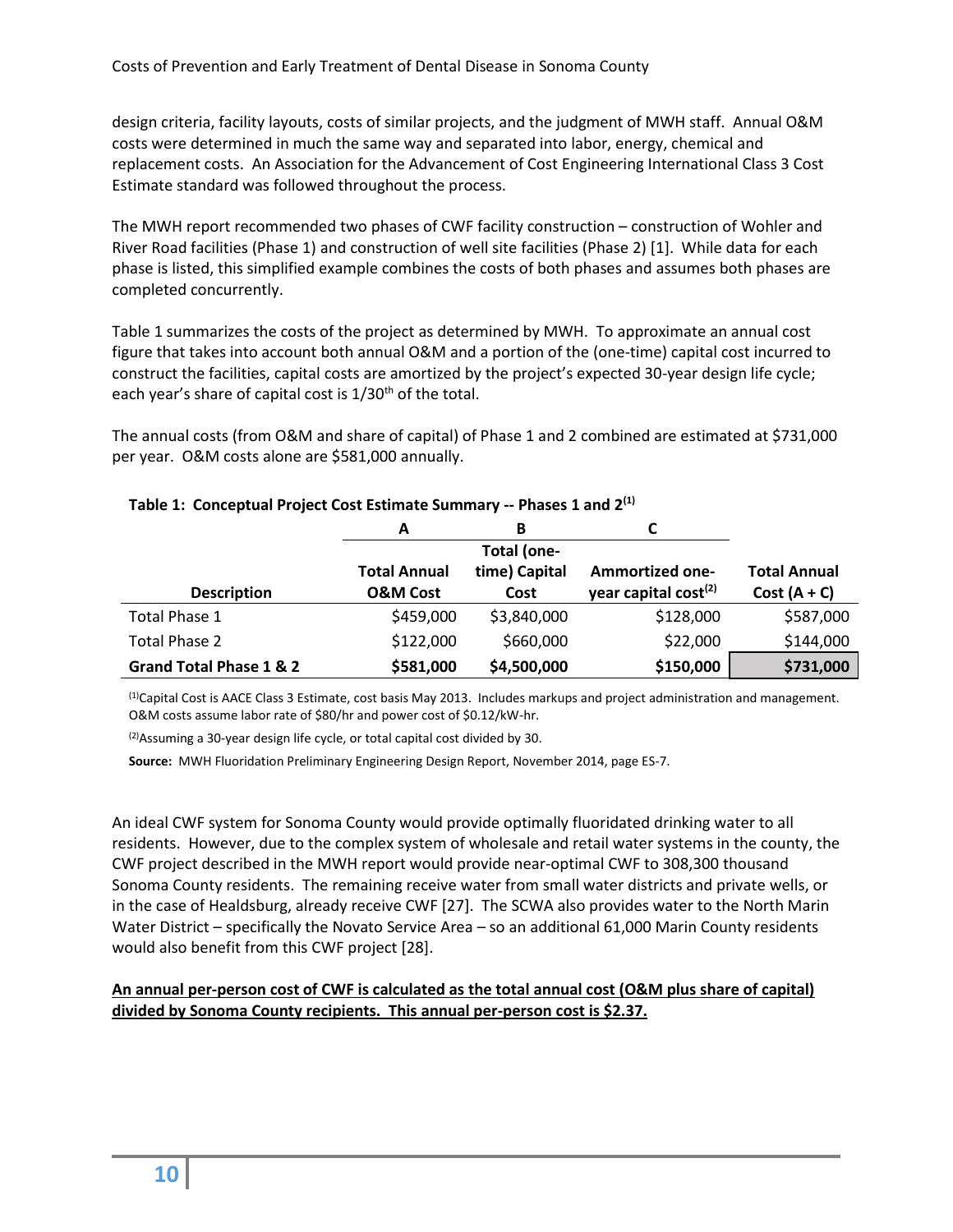| <b>Population</b> | # of<br><b>Persons</b> | <b>Expense Type</b>   | Annual<br><b>Expense</b> | Annual<br>cost/person |
|-------------------|------------------------|-----------------------|--------------------------|-----------------------|
| Portion of        |                        | 0&M                   | \$581,000                | \$1.88                |
| Sonoma County     | 308,300                | <b>Annual Capital</b> | \$150,000                | \$0.49                |
|                   |                        | Total                 | \$731,000                | \$2.37                |

### **Table 2: Annual per-person cost estimate -- Phases 1 and 2**

Note: The annual per-person cost is \$1.98 when total cost is divided by the entire population receiving near-optimal CWF; this includes 61,000 Marin County residents and 308,300 Sonoma County residents.

## <span id="page-11-0"></span>**SUMMARY OF FINDINGS**

|    | <b>Pillars of Dental Health</b>               | <b>Annual Cost</b>                      | <b>Annual Reach</b>                                                           |
|----|-----------------------------------------------|-----------------------------------------|-------------------------------------------------------------------------------|
| 1. | <b>Access to Dental Care</b><br>Current       | \$17.7 million                          | 85,600 appointments                                                           |
|    | Unmet<br>All Medi-Cal                         | +\$5.5 million<br>\$23.2 million        | $+25,000$<br>105,600<br>Denti-Cal enrollees and others with<br>financial need |
| 2. | Community<br><b>Education</b>                 | \$500,000                               | 50,000<br>Children and adults                                                 |
| 3. | <b>Fluoride Varnishes</b>                     | \$7.5 million                           | 94,300<br>Children ages 3 to 18                                               |
| 4. | <b>Sealants</b>                               | \$2.4 million                           | 10,500<br>Children - benefits frequently last<br>beyond year of application   |
| 5. | <b>Community Water</b><br><b>Fluoridation</b> | \$731,000<br>(O&M and capital<br>share) | 308,300 in Sonoma County, 61,000<br>in Marin County<br>Children and adults    |

While all pillars have the potential to provide substantial benefits to Sonoma County residents, community water fluoridation would reach the greatest number of residents at the lowest per-person cost. Additionally,

- CWF is a nationally recognized method of reducing the incidence of cavities and tooth decay among children and adults alike;
- Unlike strategies that specifically target children, CWF provides benefits to adults as well, including the elderly;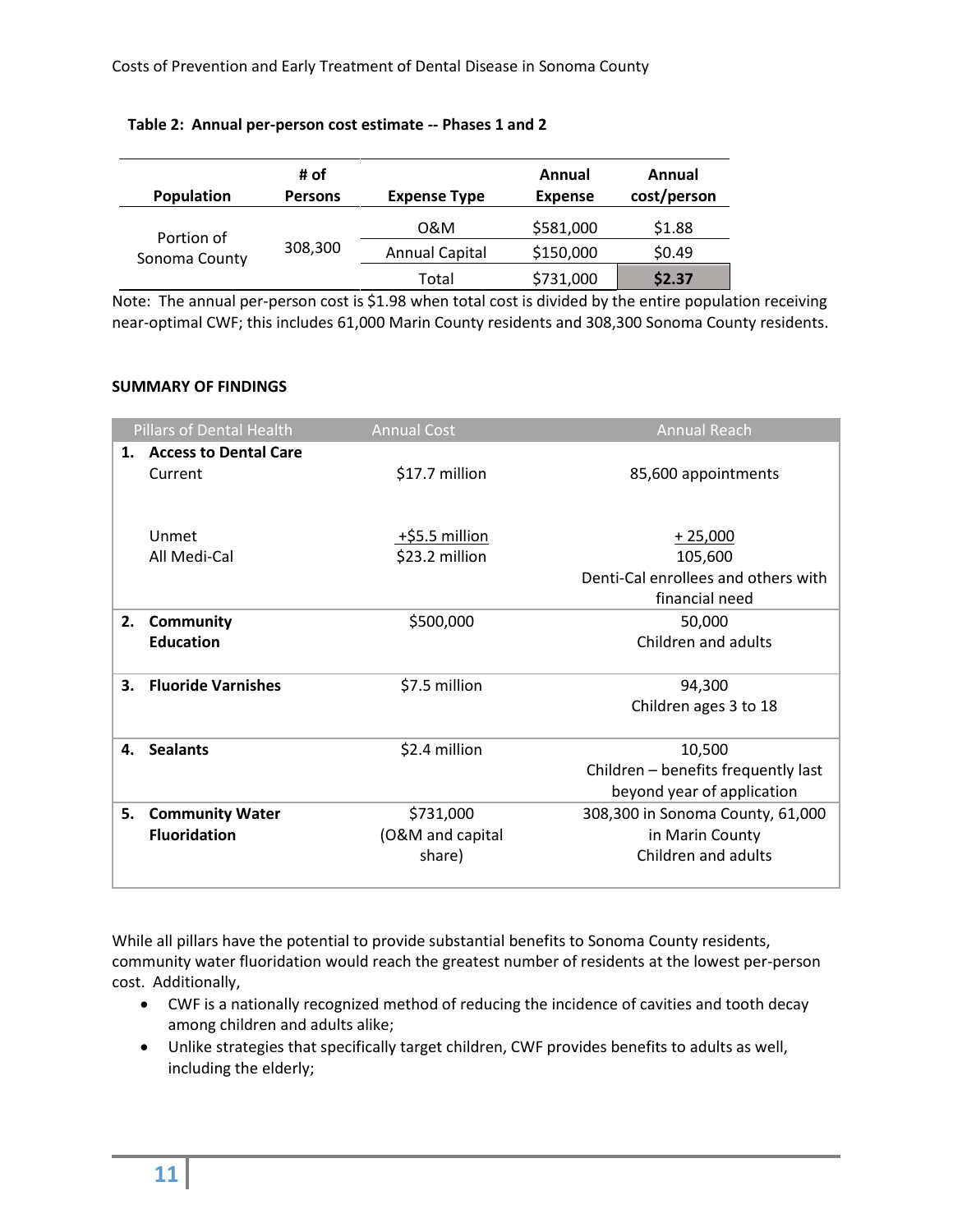Costs of Prevention and Early Treatment of Dental Disease in Sonoma County

 Presently, Healdsburg and the Two Rock Coast Guard station are the only communities within Sonoma County benefiting from CWF.

<span id="page-12-0"></span>**APPENDIX**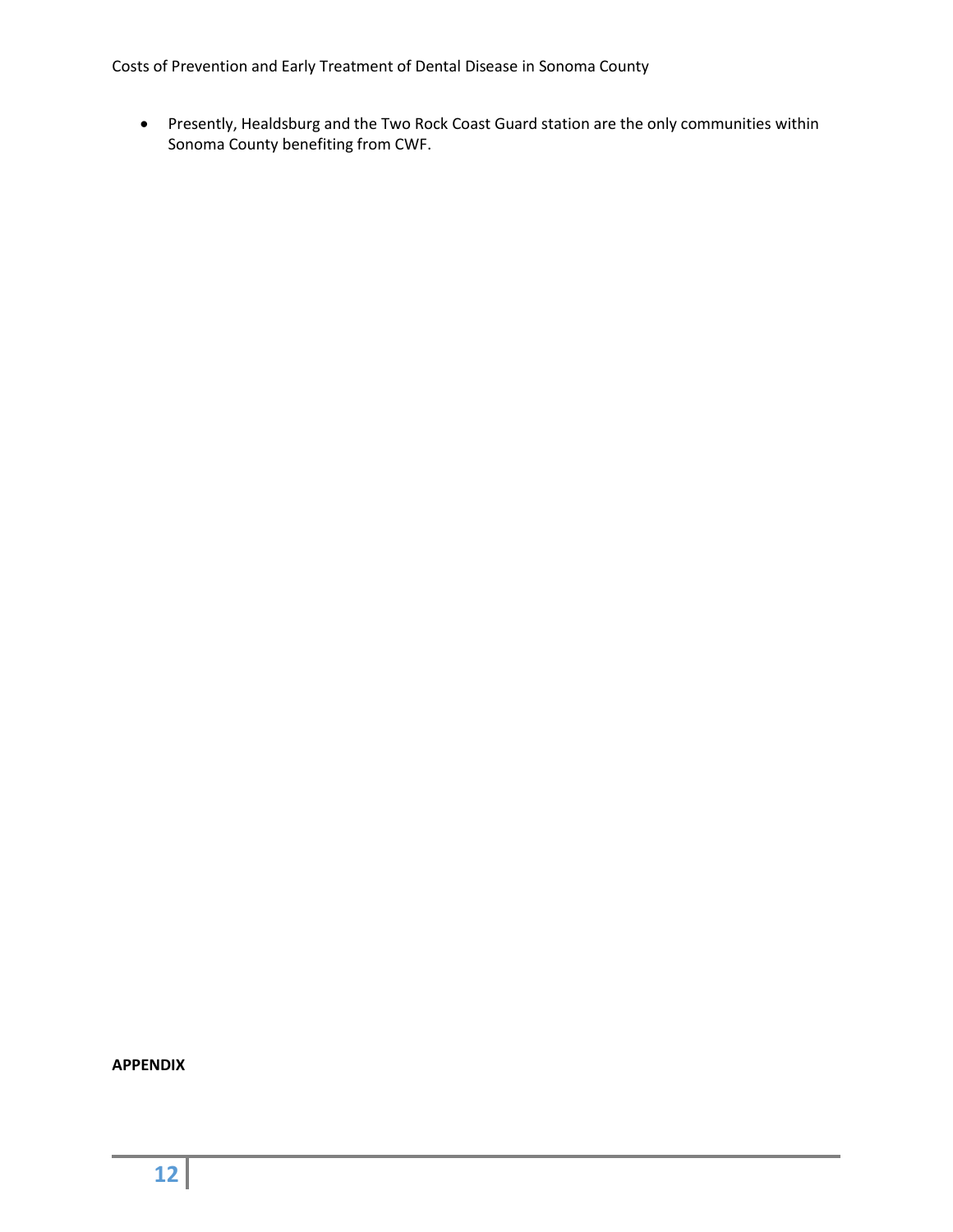The cost of a cavity restoration depends on the type of material used. The ADA 2013 fee survey [29] is used as a proxy for costs. An amalgam cost \$144.11, a resin-based composite cost \$174.55 and a crown cost \$710.52.

Beazoglou estimated that of one-surface restorations, 32% are amalgams, 46% are resin-based composites, and 22% are crowns.

A weighted average is calculated as:

 $(32\% \times \$144.11) + (46\% \times \$174.55) + (22\% \times \$710.52)$ \$283

On average, one would need to spend \$283 for a one-surface restoration.

## <span id="page-13-0"></span>**REFERENCES**

- 1. MWH. (2014). Fluoridation Preliminary Engineering Design Report. Presented to the Sonoma County Water Agency and the Department of Health Services.
- 2. County of Sonoma Dept. of Health Services. (2013*). Sonoma County Smile Survey: An Oral Health Assessment of Sonoma County's Kindergarten and Third Grade Children*. <http://www.sonoma-county.org/health/meetings/pdf/fac/sonoma-county-smile-survey.pdf>
- 3. Centers for Disease Control and Prevention. Oral Health for Older Americans. [http://www.cdc.gov/oralhealth/publications/factsheets/adult\\_oral\\_health/adult\\_older.htm](http://www.cdc.gov/oralhealth/publications/factsheets/adult_oral_health/adult_older.htm)
- 4. Griffin SO et al. (2001). [An economic evaluation of community water fluoridation.](http://www.cdc.gov/fluoridation/pdf/griffin.pdf) *Journal of Public Health Dentistry*, *61* (2), 78-86.
- 5. O'Connell JM et al. (2005). Costs and savings associated with community water fluoridation [programs in Colorado.](http://www.ncbi.nlm.nih.gov/pmc/articles/PMC1459459/) *Preventing Chronic Disease*, *2*, 1-13.
- 6. American Dental Association. (2013). *Survey of Dental Fees (General Practitioners – Pacific Division)*. Health Policy Institute.
- 7. Children's Partnership. (2011). California Children's Dental Workforce Campaign: Dental Health Needs of California's Children. Retrieved April 2015 from [http://www.childrenspartnership.org/storage/documents/OurWork/Dental/CCDWC\\_Dental\\_Ne](http://www.childrenspartnership.org/storage/documents/OurWork/Dental/CCDWC_Dental_Needs_Fact_Sheet_Sept_2011_v2.pdf) [eds\\_Fact\\_Sheet\\_Sept\\_2011\\_v2.pdf.](http://www.childrenspartnership.org/storage/documents/OurWork/Dental/CCDWC_Dental_Needs_Fact_Sheet_Sept_2011_v2.pdf)
- 8. Opdam NJM et al. (2010). 12-year Survival of composite vs. amalgam restorations. *Journal of Dental Research, 89* (10), 1063-1067.
- 9. Rydell, V., Exec. Director, PDI Surgery, personal communication.
- 10. California HealthCare Foundation. (2009). *Emergency Department Visits for Preventable Dental Conditions in California*. Retrieved April 2015 from California Healthcare Foundation: [http://www.chcf.org/~/media/MEDIA%20LIBRARY%20Files/PDF/E/PDF%20EDUseDentalConditi](http://www.chcf.org/~/media/MEDIA%20LIBRARY%20Files/PDF/E/PDF%20EDUseDentalConditions.pdf) [ons.pdf.](http://www.chcf.org/~/media/MEDIA%20LIBRARY%20Files/PDF/E/PDF%20EDUseDentalConditions.pdf)
- 11. Centers for Disease Control and Prevention. (2011). Recommendations for using fluoride to prevent and control dental caries in the United States. *CDC Morbidity and Mortality Weekly Report*, *No. RR-14*, 50.
- 12. U.S. Department of Health and Human Services. (2000). *[Oral Health in America: A Report of the](http://silk.nih.gov/public/hck1ocv.@www.surgeon.fullrpt.pdf)  [Surgeon General](http://silk.nih.gov/public/hck1ocv.@www.surgeon.fullrpt.pdf)*. National Institute of Dental and Craniofacial Research, National Institute of Health.
- 13. California Dept. of Health Care Services. (2014). *Medi-Cal Managed Care Enrollment Report*, *August 2014.* Retrieved April 2015 from